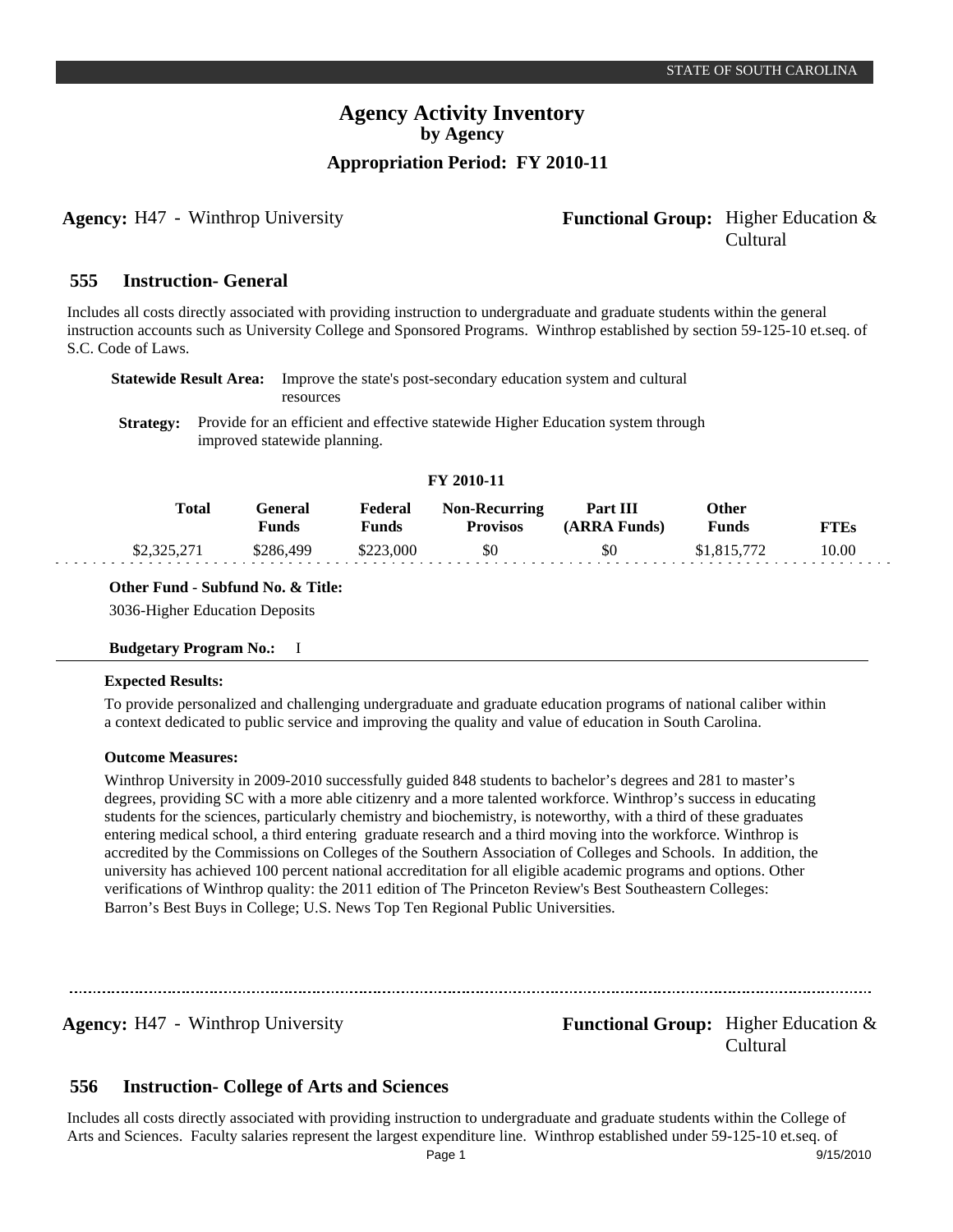## S.C. Code of Laws.

## **Statewide Result Area:** Improve the state's post-secondary education system and cultural resources

**Strategy:** Provide for an efficient and effective statewide Higher Education system through improved statewide planning.

## **FY 2010-11**

| Total        | General<br>Funds | Federal<br>Funds | <b>Non-Recurring</b><br><b>Provisos</b> | Part III<br>(ARRA Funds) | Other<br>Funds | <b>FTEs</b> |
|--------------|------------------|------------------|-----------------------------------------|--------------------------|----------------|-------------|
| \$14,039,951 | \$2,865,848      | \$0              | \$0                                     | \$1,519,756              | \$9.654.347    | 141.87      |

**Other Fund - Subfund No. & Title:**

3036- Higher Education Deposits

## **Budgetary Program No.:** I

## **Expected Results:**

The College of Arts and Sciences provides educational opportunities for students to gain knowledge, insights, and skills in order to grow more sensitive to the significance of the human heritage, to participate and contribute knowledgeably and effectively as citizens, and to lead rewarding, productive and enriched lives within the contemporary world.

### **Outcome Measures:**

College of Arts and Sciences has obtained national accreditation by the Association of Graduate Liberal Studies Programs, Accrediting Council on Education in Journalism and Mass Communications, Commission on Accreditation for Dietetics Education, Council on Social Work Education, and National Association of School Psychologists. In the Fall semester 2009 1,997 undergraduate and 219 graduate students were enrolled in the College of Arts and Sciences. In 2009-10, the College of Arts and Sciences conferred 331 undergraduate and 62 graduate degrees.

**Agency:** H47 - Winthrop University **Functional Group:** Higher Education & Cultural

#### **Instruction- College of Education 557**

Includes all costs directly associated with providing instruction to undergraduate and graduate students within the College of Education. Faculty salaries represent the largest expenditure line. Winthrop established under 59-125-10 et.seq. of S.C. Code for Laws.

| Statewide Result Area: | Improve the state's post-secondary education system and cultural<br>resources                                                     |
|------------------------|-----------------------------------------------------------------------------------------------------------------------------------|
|                        | <b>Strategy:</b> Provide for an efficient and effective statewide Higher Education system through<br>improved statewide planning. |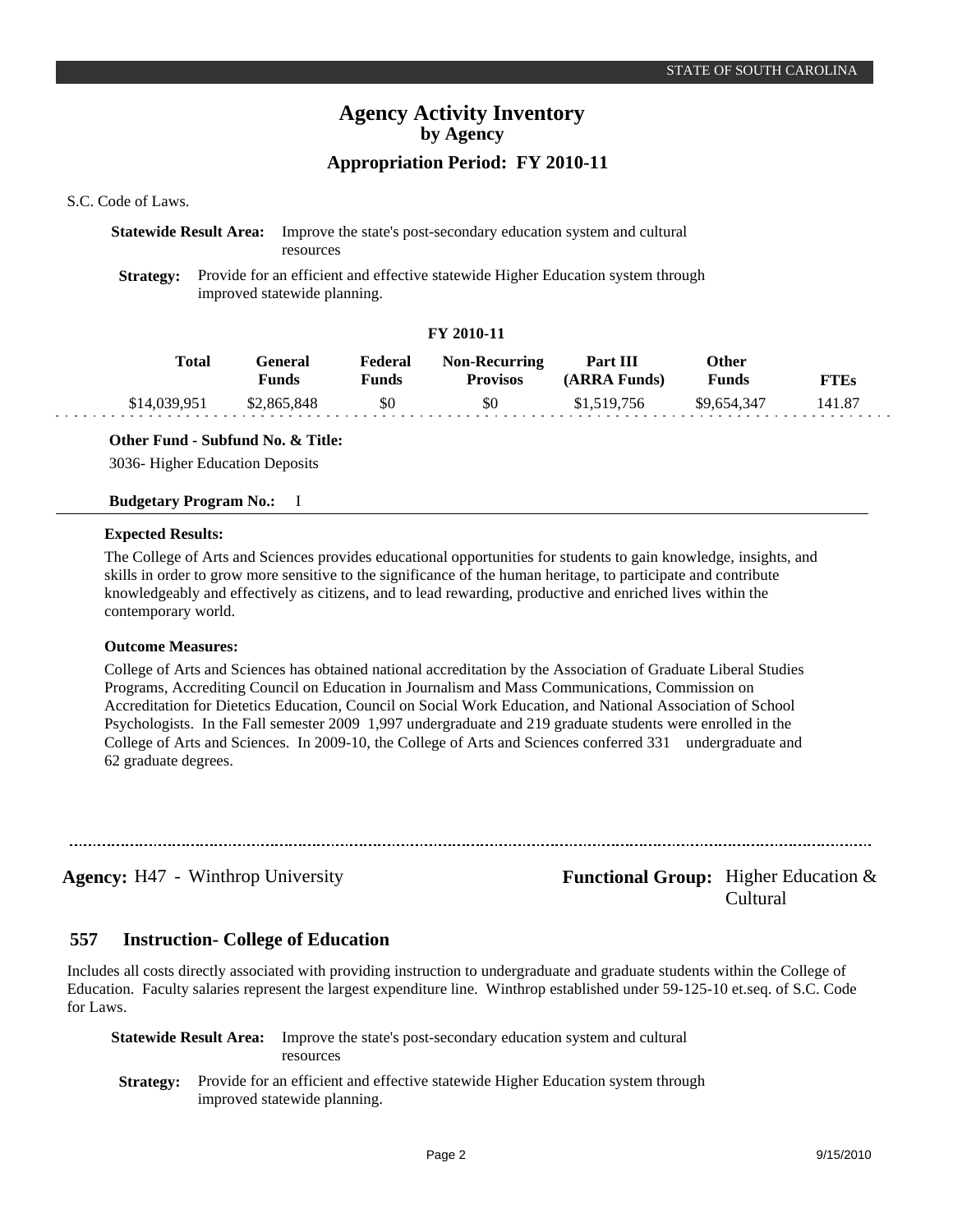# **Appropriation Period: FY 2010-11**

## **FY 2010-11**

| <b>Total</b> | General<br>Funds | Federal<br>Funds | <b>Non-Recurring</b><br><b>Provisos</b> | Part III<br>(ARRA Funds) | Other<br><b>Funds</b> | <b>FTEs</b> |
|--------------|------------------|------------------|-----------------------------------------|--------------------------|-----------------------|-------------|
| \$6,302,999  | \$1,290,298      | \$0              | \$0                                     | \$683,037                | \$4.329.664           | 59.25       |

## **Other Fund - Subfund No. & Title:**

3036- Higher Education Deposits

## **Budgetary Program No.:** I

## **Expected Results:**

The Richard W. Riley College of Education is dedicated to the highest ideals of teaching, scholarship and service. The College meets this mission through the preparation of professionals who are committed to the betterment of society through a lifelong quest for excellence in learning, leadership, stewardship and the communication of ideas.

## **Outcome Measures:**

The Richard W. Riley College of Education's teacher education program has obtained national accreditation by the National Council for the Accreditation of Teacher Education and the National Association of the Education of Young Children. In the Fall semester 2009, 1030 undergraduate and 585 graduate students were enrolled in the College of Education. In 2009-10, the College of Education conferred 142 undergraduate and 148 graduate degrees. (Note: Many graduate students are teachers enrolled in professional development programs offered in cooperation with K-12 systems; no degree intended.) Of the 535 teacher certification PRAXIS II tests taken by Winthrop University students in initial teacher certification programs during the period April 1, 2008 through March 31, 2009, 95% (506 of the 535) were passed.

## **Agency:** H47 - Winthrop University **- Agency: Functional Group:** Higher Education & Cultural

#### **Instruction- College of Business 558**

Includes all costs directly associated with providing instruction to undergraduate and graduate students within the College of Business. Faculty salaries represent the largest expenditure line. 59-125-10 et.seq. of S.C. Code of Laws.

**Statewide Result Area:** Improve the state's post-secondary education system and cultural resources

**Strategy:** Provide for an efficient and effective statewide Higher Education system through improved statewide planning.

| Total       | <b>General</b><br>Funds | Federal<br><b>Funds</b> | <b>Non-Recurring</b><br><b>Provisos</b> | Part III<br>(ARRA Funds) | Other<br><b>Funds</b> | <b>FTEs</b> |
|-------------|-------------------------|-------------------------|-----------------------------------------|--------------------------|-----------------------|-------------|
| \$5,780,314 | \$1,141,380             | \$0                     | \$0                                     | \$624.978                | \$4.013.956           | 44.58       |

## **FY 2010-11**

**Other Fund - Subfund No. & Title:**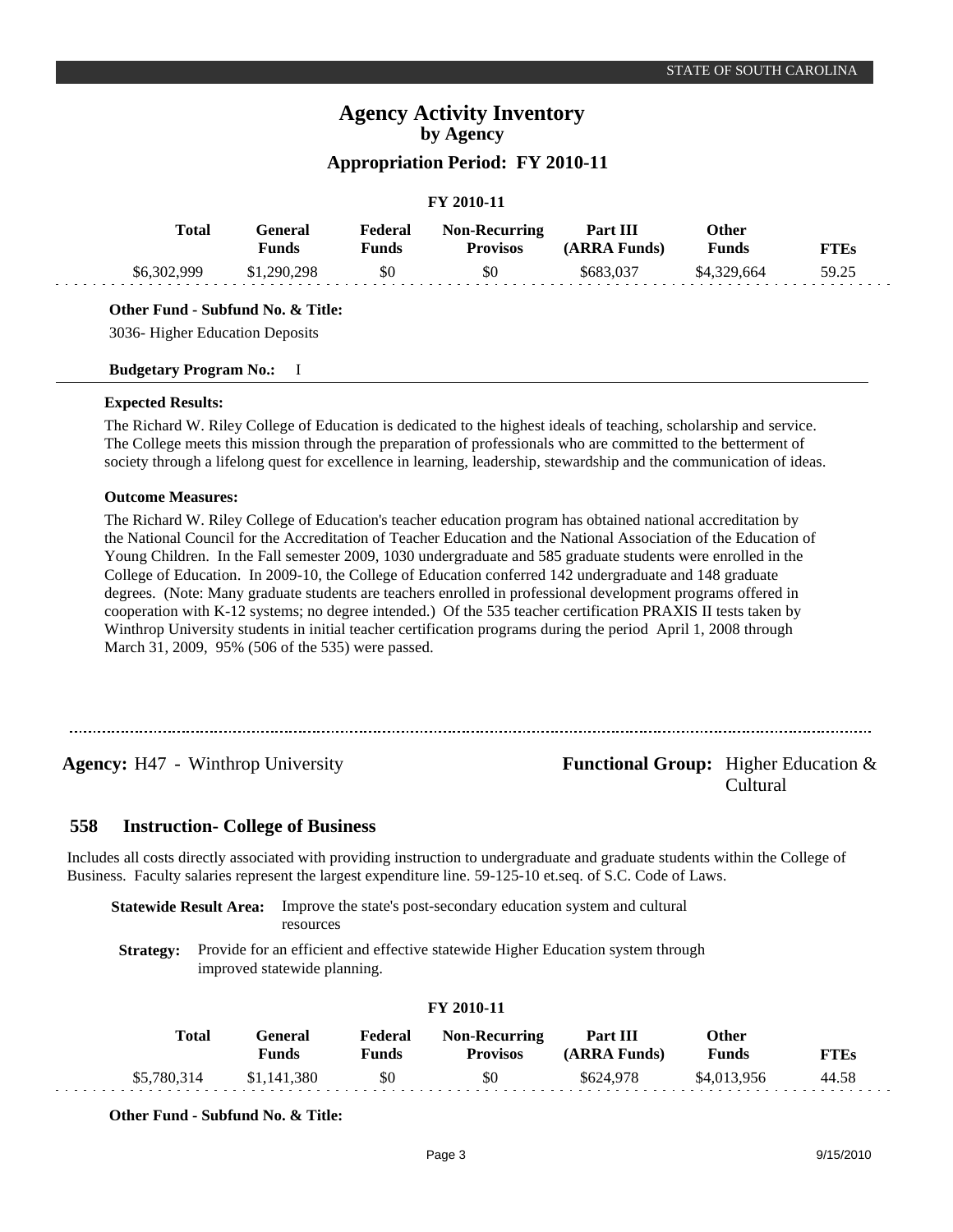3036- Higher Education Deposits

## **Budgetary Program No.:** I

## **Expected Results:**

The College of Business' mission is to provide a quality education to a diverse community of learners through continuous improvement and dedication to excellence in teaching and learning, as well as intellectual contributions and service. Provides nationally accredited Business Administration (AACSB) and Computer Science (CSAC/CSAB) programs which are strongly student oriented.

## **Outcome Measures:**

The College of Business has obtained national accreditation by The Association to Advance Collegiate Schools of Business and the Computing Accreditation Commission of the Accreditation Board for Engineering and Technology, Inc. In the Fall semester 2009, 1215 undergraduate and 193 graduate students were enrolled in the College of Business. In 2009-10, the College of Business conferred 246 undergraduate and 57 graduate degrees.

## **Agency:** H47 - Winthrop University **- Agency: Functional Group:** Higher Education & Cultural

#### **Instruction- College of Visual and Performing Arts 559**

Includes all costs directly associated with providing instruction to undergraduate and graduate students within the College of Visual and Performing Arts. Faculty salaries represent the largest expenditure line. 59-125-10 et.seq. of S.C. Code of Laws.

**Statewide Result Area:** Improve the state's post-secondary education system and cultural resources

**Strategy:** Provide for an efficient and effective statewide Higher Education system through improved statewide planning.

## **FY 2010-11**

| Total       | General)<br>Funds | Federal<br><b>Funds</b> | <b>Non-Recurring</b><br><b>Provisos</b> | Part III<br>(ARRA Funds) | Other<br><b>Funds</b> | <b>FTEs</b> |
|-------------|-------------------|-------------------------|-----------------------------------------|--------------------------|-----------------------|-------------|
| \$5,418,919 | \$1,091,821       | \$0                     | \$0                                     | \$587.411                | \$3,739,687           | 54.63       |

**Other Fund - Subfund No. & Title:**

3036- Higher Education Deposits

### **Budgetary Program No.:** I

## **Expected Results:**

As the only comprehensive collegiate arts program nationally accredited in all the arts in the State of South Carolina, public or private, the College of Visual and Performing Arts at Winthrop University offers majors in art, design, music, theatre, and dance. The College offers teacher licensure curricula in art, music, dance, and theatre and is the only school in the State to do so. With a full-time faculty of over fifty artist/teachers and a student body of over eight-hundred enrolled in a wide variety of undergraduate and graduate professional degree and liberal arts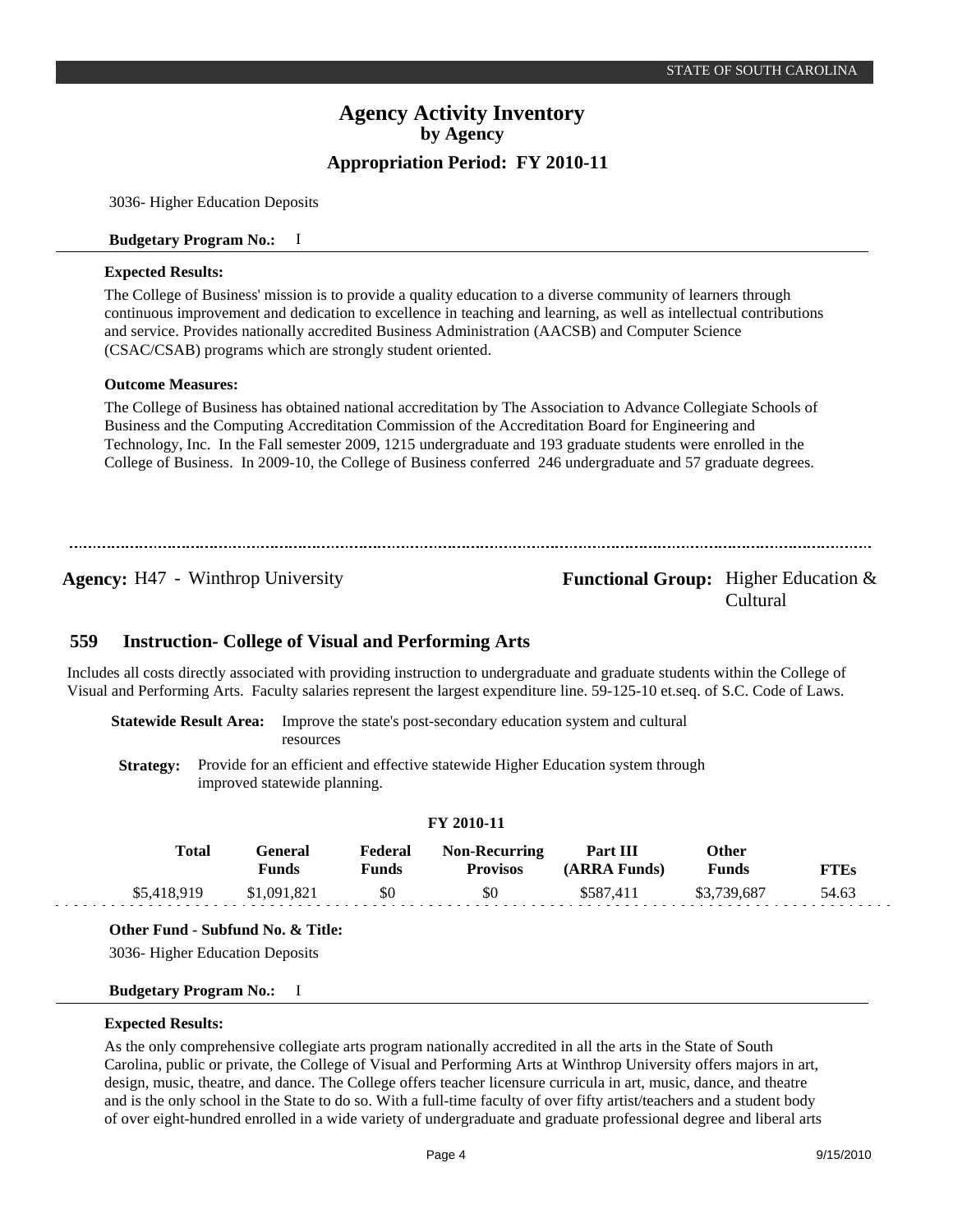programs, the College of Visual and Performing Arts provides high quality arts instruction in a comprehensive teaching university setting. The College also provides the broader Winthrop community with a vast array of outstanding performances and art exhibitions annually.

## **Outcome Measures:**

The College of Visual and Performing Arts has obtained national accreditation by the National Association of Schools of Art and Design, the National Association of Schools of Dance, the National Association of Schools of Music, and the National Association of Schools of Theatre. In the Fall semester 2009, 724 undergraduate and 61 graduate students were enrolled in the College of Visual and Performing Arts. In 2009-10, 129 undergraduate and 14 graduate degrees were conferred by the College of Visual and Performing Arts.

**Agency:** H47 - Winthrop University **- Agency: Functional Group:** Higher Education & Cultural

#### **Research 560**

Includes all costs associated with activities organized to produce research outcomes. 59-125-10 et.seq. of S.C. Code of Laws.

|  |  | <b>Statewide Result Area:</b> Improve the state's post-secondary education system and cultural    |  |  |  |
|--|--|---------------------------------------------------------------------------------------------------|--|--|--|
|  |  | resources                                                                                         |  |  |  |
|  |  | <b>Strategy:</b> Provide for an efficient and effective statewide Higher Education system through |  |  |  |

improved statewide planning.

## **FY 2010-11**

| Total       | General<br>Funds | Federal<br><sup>7</sup> unds | <b>Non-Recurring</b><br><b>Provisos</b> | Part III<br>(ARRA Funds) | Other<br><b>Funds</b> | FTEs |
|-------------|------------------|------------------------------|-----------------------------------------|--------------------------|-----------------------|------|
| \$3,461,965 | \$0              | \$2,621,979                  | SO.                                     | \$0                      | \$839.986             | 0.00 |

### **Other Fund - Subfund No. & Title:**

3228 - Contracts and Grants -\$500,000; 3036 - Higher Education Deposits - \$339,986

### **Budgetary Program No.:** I

### **Expected Results:**

To improve the quality and value of higher education, provide curriculum based research for students and faculty to complement the classroom instructional experience and prepare students for the world of work in their respective disciplines.

### **Outcome Measures:**

In addition to sponsored research conducted on campus, Winthrop has designated recurring funds to enhance student participation as co-investigators with faculty in guided research. Funds are awarded on a competitive basis and outcomes are reported at the end of the grant period. In addition, funding has been established to support students making presentations (poster or verbal) of their research; in 2010, 79 students were awarded funds for travel to attend regional and national conferences."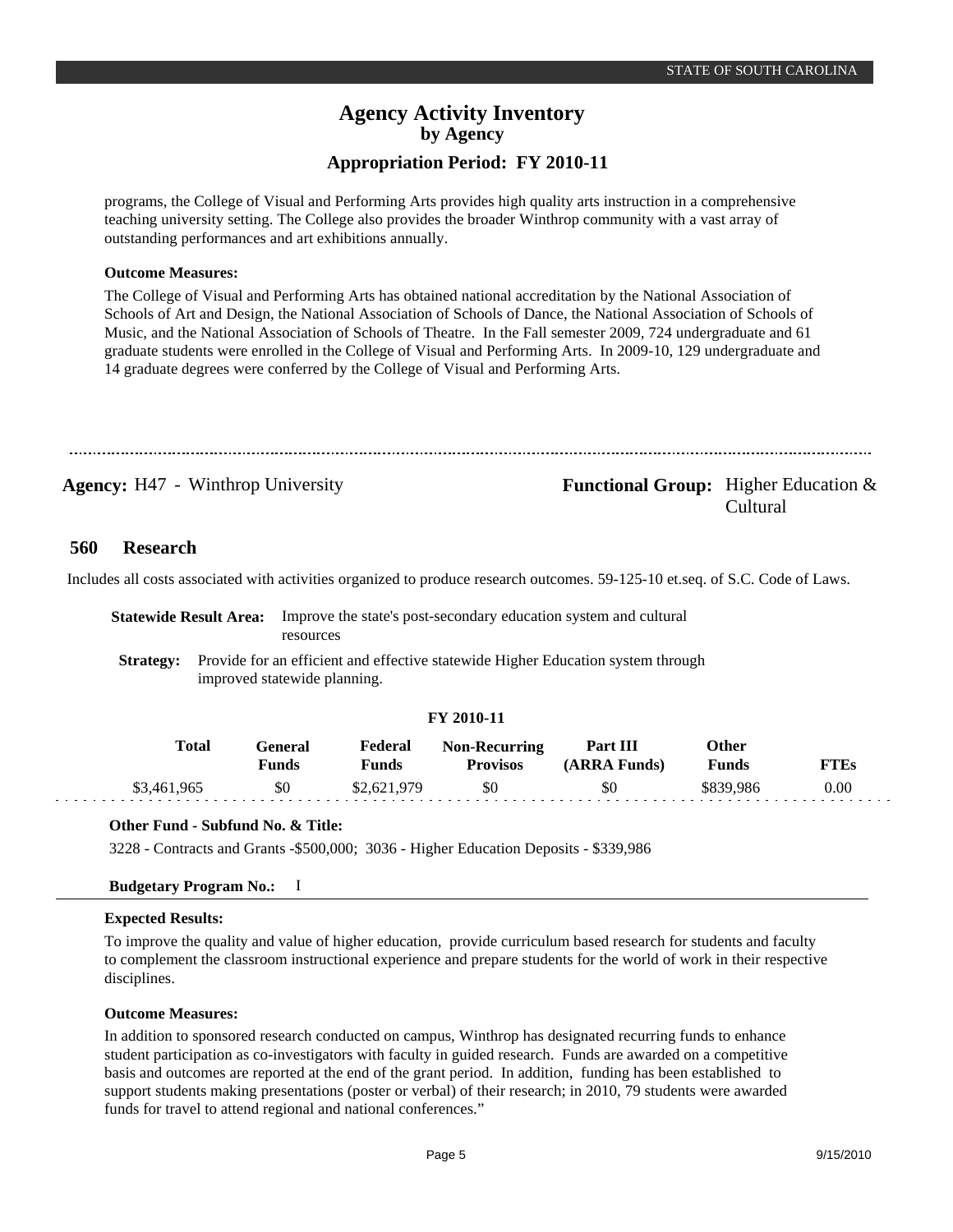Cultural

# **Agency Activity Inventory by Agency Appropriation Period: FY 2010-11**

**Agency:** H47 - Winthrop University **- Agency: Functional Group:** Higher Education &

#### **Public Service 561**

Includes funds expended for non-instructional services beneficial to the citizens of South Carolina. 59-125-10 et.seq. of S.C. Code of Laws.

| <b>Statewide Result Area:</b> Improve the state's post-secondary education system and cultural |
|------------------------------------------------------------------------------------------------|
| resources                                                                                      |

**Strategy:** Provide for employability and quality of life opportunities for our graduates.

## **FY 2010-11**

| <b>Total</b> | General<br><b>Funds</b> | Federal<br>Funds | <b>Non-Recurring</b><br><b>Provisos</b> | <b>Part III</b><br>(ARRA Funds) | Other<br><b>Funds</b> | <b>FTEs</b> |
|--------------|-------------------------|------------------|-----------------------------------------|---------------------------------|-----------------------|-------------|
| \$1,797,558  | \$0                     | \$255,837        | \$0                                     | \$0                             | \$1,541,721           | 9.00        |

## **Other Fund - Subfund No. & Title:**

3228 - Contracts and Grants - \$1,450,000; 3036 - Higher Education Deposits - \$91,721

## **Budgetary Program No.:** I

## **Expected Results:**

To provide personalized and challenging undergraduate and graduate education programs of national caliber within a context dedicated to public service and improving the quality and value of education in South Carolina.

## **Outcome Measures:**

The Corporation for National and Community Service placed Winthrop on the President's Higher Education Community Service Honor Roll in each of the last two years. This national honor recognizes and rewards exemplary community service and civic engagement. Winthrop faculty, staff and students engage in a variety of public service activities, from partnering with local government on urban core redevelopment strategies, to gathering information for local government and non-profit organizations through the Winthrop University Social and Behavioral Research Lab, to hosting various state centers (e.g., teacher recruitment and advancement, small business development, arts in basic curriculum,) to partnerships with various businesses within the region. Contributions to university public service activities are a consideration in development of individual personnel work plans, evaluations, promotions and merit compensation

**Agency:** H47 - Winthrop University **- Agency: Functional Group:** Higher Education & Cultural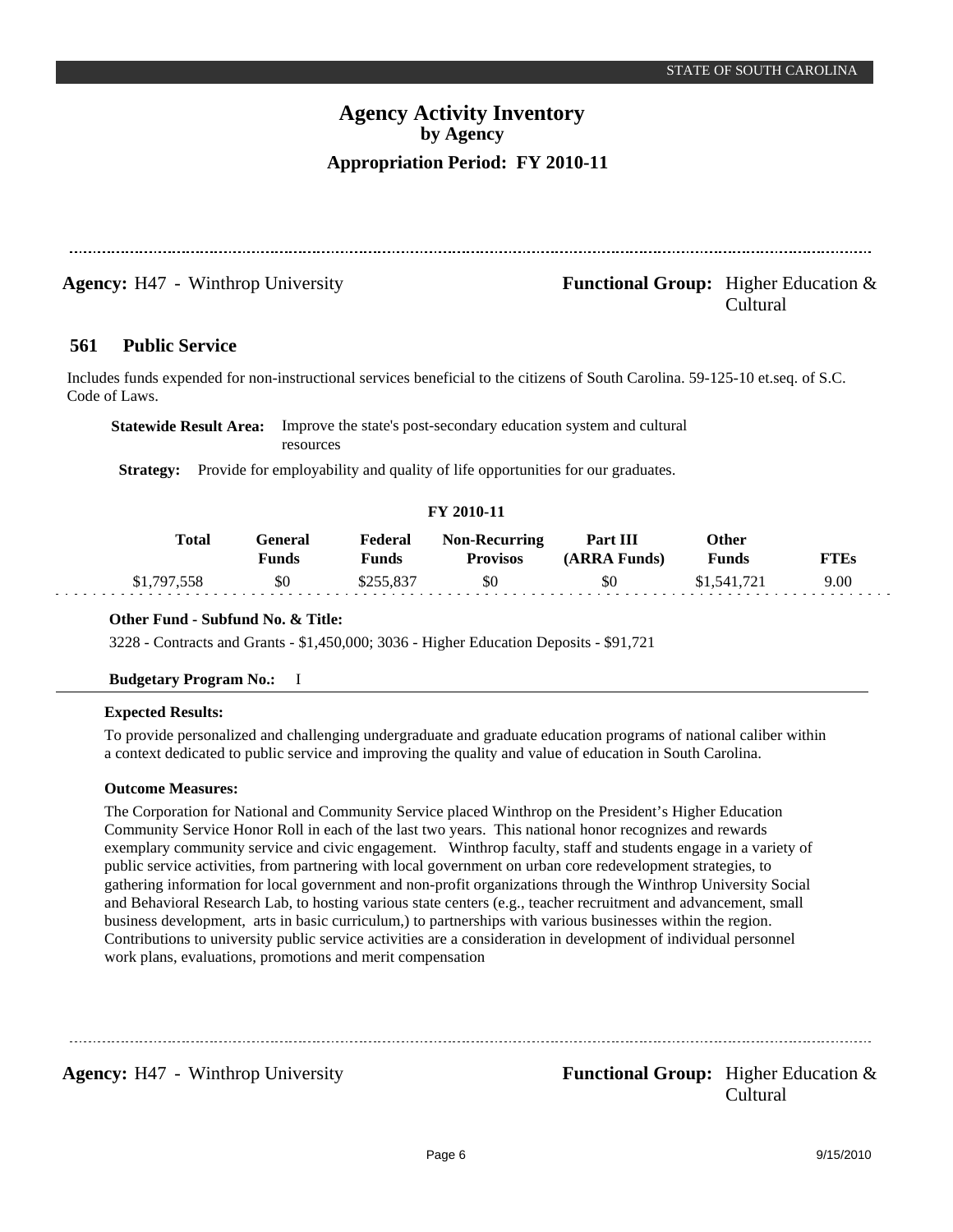#### **Academic Support 562**

Includes funds expended to support the university's instructional programs including library, academic computing and instructional technology support. 59-125-10 et.seq. of S.C. Code of Laws.

**Statewide Result Area:** Improve the state's post-secondary education system and cultural resources

**Strategy:** Provide for employability and quality of life opportunities for our graduates.

## **FY 2010-11**

| Total       | General<br>Funds | Federal<br>Funds | <b>Non-Recurring</b><br><b>Provisos</b> | <b>Part III</b><br>(ARRA Funds) | Other<br><b>Funds</b> | <b>FTEs</b> |
|-------------|------------------|------------------|-----------------------------------------|---------------------------------|-----------------------|-------------|
| \$6,742,339 | \$1,343,503      | \$0              | \$0                                     | \$0                             | \$5,398,836           | 66.50       |

## **Other Fund - Subfund No. & Title:**

3228-Contracts and Grants- \$1,850,000; 3036- Higher Education Deposits-\$3,548,836

## **Budgetary Program No.:** I

## **Expected Results:**

To provide personalized and challenging undergraduate and graduate education programs of national caliber within a context dedicated to public service and improving the quality and value of education in South Carolina.

### **Outcome Measures:**

Winthrop emphasizes student outcome assessment through tracking retention data and conducting surveys and interviews to identify any trends requiring institutional adjustment, as well as using testing and surveys designed to measure value added at various stages of the undergraduate experience ( Lumina/Collegiate Learning Assessment project and the National Survey on Student Engagement.) Institutional outcome assessments are sought from objective third-party evaluators. Among them: Winthrop is accredited by the Commissions on Colleges of the Southern Association of Colleges and Schools. In addition, the university has achieved 100 percent national accreditation for all eligible academic programs and options. Winthrop University was named in the 2011 edition of The Princeton Review's Best Southeastern Colleges. Winthrop University was named to the U.S. News & World Reports Top Ten Regional Public Universities in the magazine's "America's Best Colleges" 2010 edition (the 18th year in ratings.)

**Agency:** H47 - Winthrop University **- Agency: Functional Group:** Higher Education & Cultural

#### **Student Services 563**

Includes all costs associated with student admissions, registration and financial aid services as well as career guidance, athletic, social and cultural development programs. 59-125-10 et.seq. of S.C. Code of Laws.

**Statewide Result Area:** Improve the state's post-secondary education system and cultural resources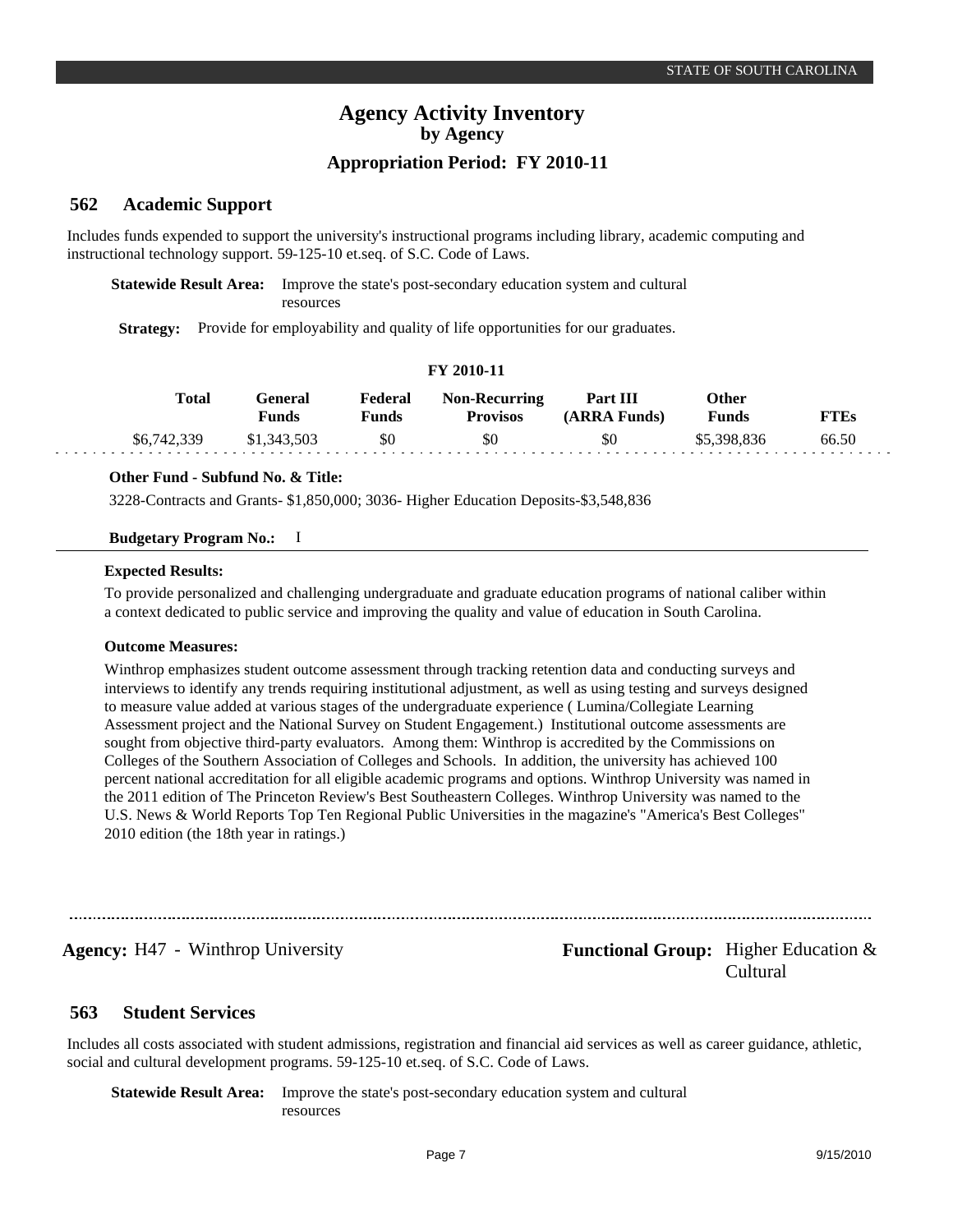## **Appropriation Period: FY 2010-11**

**Strategy:** Provide for employability and quality of life opportunities for our graduates.

## **FY 2010-11**

| Total       | General<br><b>Funds</b> | Federal<br>Funds | <b>Non-Recurring</b><br><b>Provisos</b> | Part III<br>(ARRA Funds) | Other<br>Funds | <b>FTEs</b> |
|-------------|-------------------------|------------------|-----------------------------------------|--------------------------|----------------|-------------|
| \$9,546,210 | \$967,049               | \$238,000        | \$0                                     | \$0                      | \$8.341.161    | 116.00      |

## **Other Fund - Subfund No. & Title:**

3036- Higher Education Deposits

### **Budgetary Program No.:** I

### **Expected Results:**

Enroll an academically able, diverse, inclusive and socially responsible student body.

### **Outcome Measures:**

The Education Commission of the States has called Winthrop University "an excellent example of a campus committed to both quality and diversity." In addition, the South Carolina Human Affairs Commission has ranked Winthrop among the most successful state-supported institutions of higher education in meeting equal opportunity and affirmative action goals. In-state enrollment will be maintained at a minimum of 75% (currently 82.5%) and reflect state diversity (minority enrollment = 31%). As of July 23, 2010 the University Admissions Office has processed 4017 freshmen and 773 transfer applications for the Fall 2010. In the Fall 2009, 6,241 undergraduate and graduate students enrolled at Winthrop.

## **Agency:** H47 - Winthrop University **- Agency: Functional Group:** Higher Education & Cultural

#### **Institutional Support Services 564**

All costs associated the university support services including executive leadership, fiscal operations, human resource management, and information technology. 59-125-10 et.seq. of S.C. Code of Laws.

**Statewide Result Area:** Improve the state's post-secondary education system and cultural

resources

**Strategy:** Administration

| <b>Total</b> | General<br>Funds | Federal<br>Funds | <b>Non-Recurring</b><br><b>Provisos</b> | Part III<br>(ARRA Funds) | Other<br><b>Funds</b> | FTEs  |
|--------------|------------------|------------------|-----------------------------------------|--------------------------|-----------------------|-------|
| \$6,507,628  | \$1,939,913      | \$0              | \$0                                     | \$0                      | \$4,567,715           | 14.49 |

**FY 2010-11**

## **Other Fund - Subfund No. & Title:**

3036- Higher Education Deposits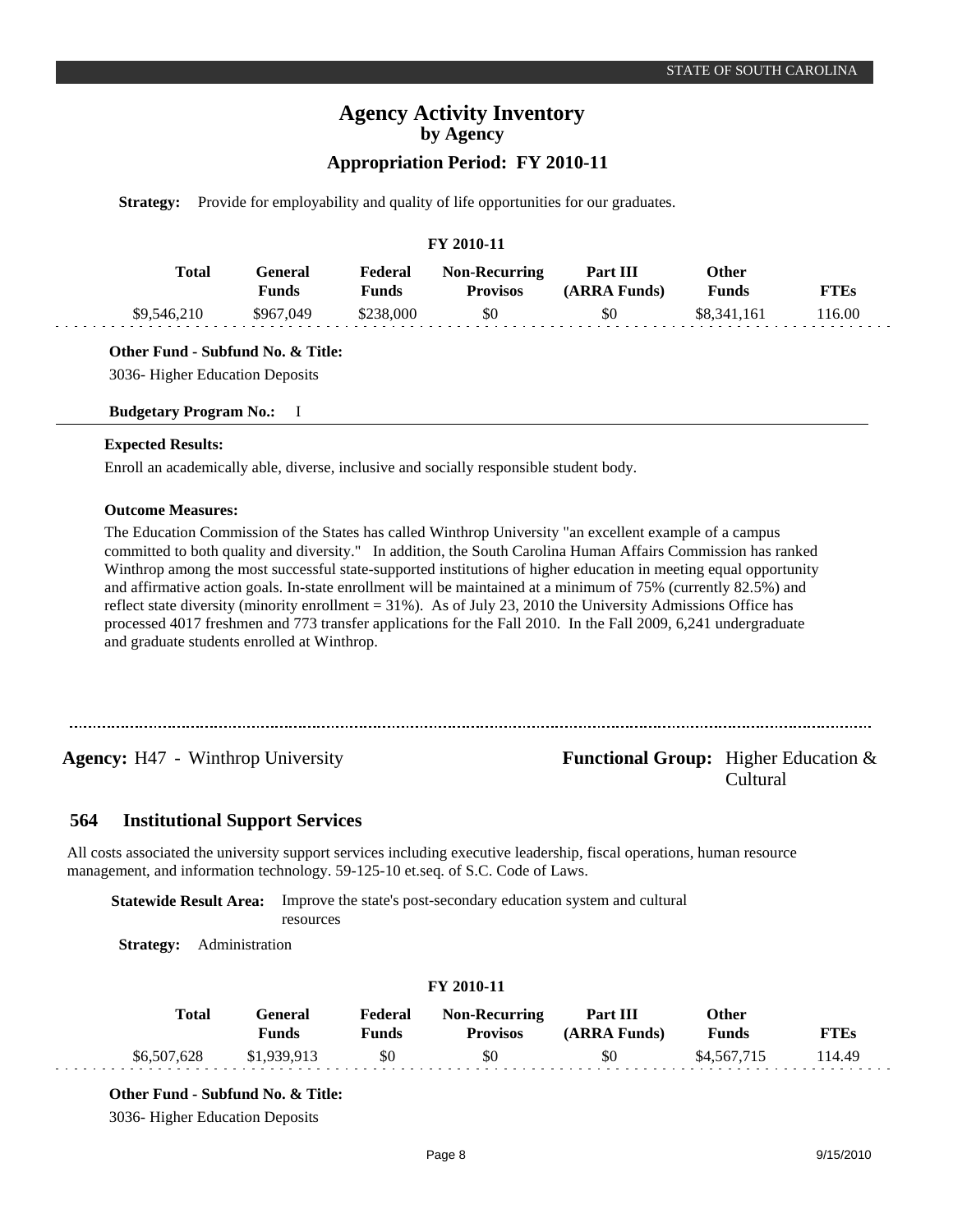### **Budgetary Program No.:** I

## **Expected Results:**

To maintain and improve overall quality and value of higher education, and to maintain and enhance efficiency and effective delivery of academic programs and customer services.

## **Outcome Measures:**

Winthrop University in 2009-2010 successfully guided 848 students to bachelor's degrees and 281 to master's degrees, providing SC with a more able citizenry and a more talented workforce. Winthrop's success in educating students for the sciences, particularly chemistry and biochemistry, is noteworthy, with a third of these graduates entering medical school, a third entering graduate research and a third moving into the workforce. Winthrop is accredited by the Commissions on Colleges of the Southern Association of Colleges and Schools. In addition, the university has achieved 100 percent national accreditation for all eligible academic programs and options. Other verifications of Winthrop quality: the 2011 edition of The Princeton Review's Best Southeastern Colleges; Barron's Best Buys in College; U.S. News Top Ten Regional Public Universities.

## **Agency:** H47 - Winthrop University **- Agency: Functional Group:** Higher Education & Cultural

#### **Scholarships and Fellowships 565**

Includes funds expended for scholarships and fellowships to students either by institutional awards or through an entitlement program. 59-125-10 et.seq. of S.C. Code of Laws.

**Statewide Result Area:** Improve the state's post-secondary education system and cultural resources

**Strategy:** Provide for greater access and affordability of our higher education system.

| I 1 2010-11  |                  |                  |                                         |                          |                       |             |  |
|--------------|------------------|------------------|-----------------------------------------|--------------------------|-----------------------|-------------|--|
| Total        | General<br>Funds | Federal<br>Funds | <b>Non-Recurring</b><br><b>Provisos</b> | Part III<br>(ARRA Funds) | Other<br><b>Funds</b> | <b>FTEs</b> |  |
| \$17,755,309 | \$0              | \$4,953,955      | \$0                                     | \$0                      | \$12,801,354          | 0.00        |  |

**FY 2010-11**

## **Other Fund - Subfund No. & Title:**

3228- Contracts and Grants - \$9,600,000; 4636 - Endowment and Interest Income - \$1,200,000; 4723 - Children' s Educational Endowment - \$1,000,000; 3036-Higher Ed Deposits \$1,001,354

## **Budgetary Program No.:** I

## **Expected Results:**

To recognize and reward academic excellence and provide affordable educational opportunities to the citizens of the state.

## **Outcome Measures:**

During 2009-10, 5256 Winthrop University students were offered some type of financial aid. The total amount of assistance was approximately \$71M from all sources. Applications and awards were processed in a timely and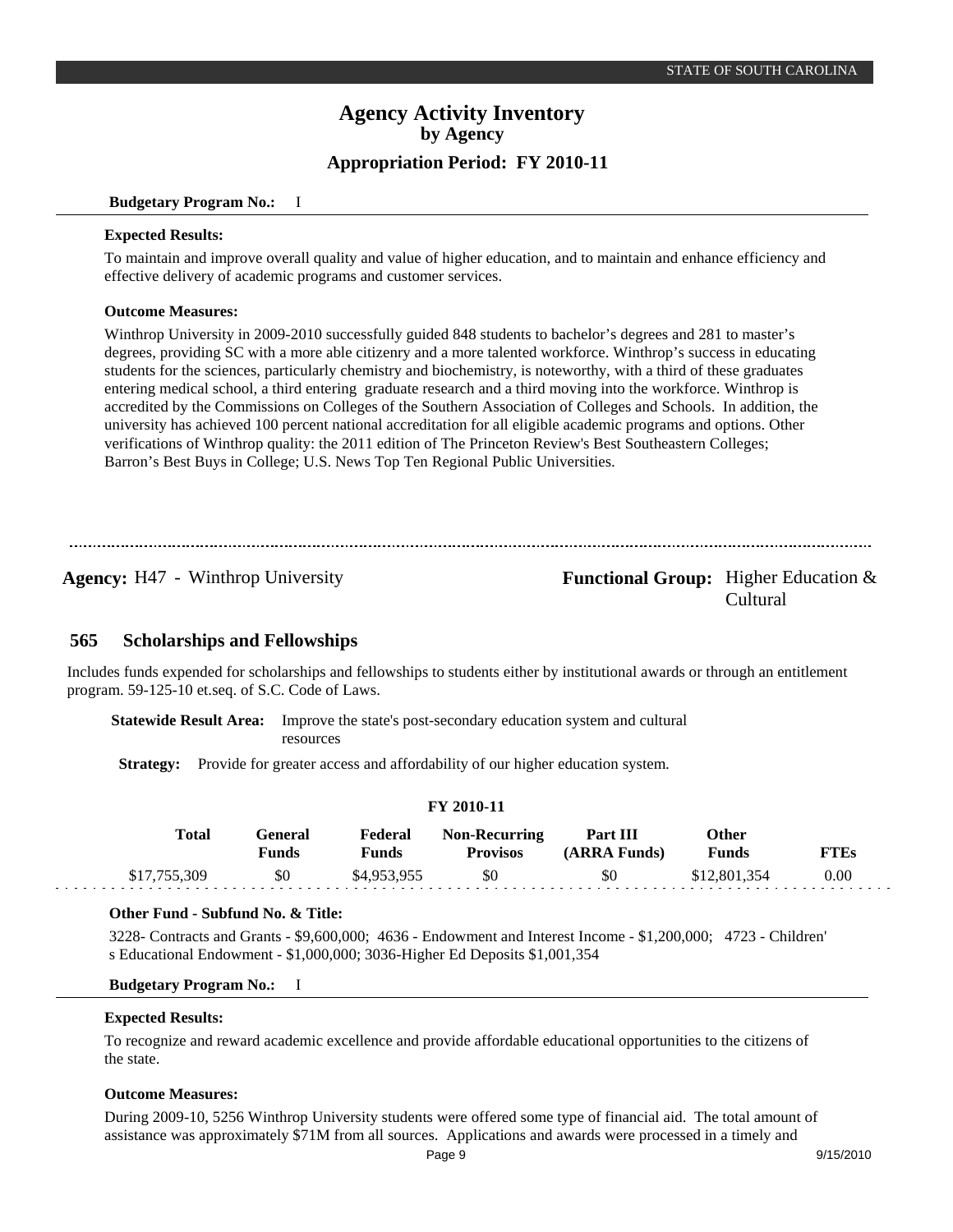## **Appropriation Period: FY 2010-11**

equitable manner. The program with the most significant increase was the Federal Pell Grant Program. Due to changes in the federal formula to determine eligibility and increased funding, payments to students in 2009-10 from this program increased 58% over 2008-09. Student borrowing through private loan sources continued to decrease.

## **Agency:** H47 - Winthrop University **- Agency: Functional Group:** Higher Education & Cultural

#### **Operation and Maintenance of Plant 566**

Costs associated with operating and maintaining the university's facilities and grounds including grounds and building maintenance and renovations, housekeeping, police services and utility operations. 59-125-10 et.seq. of S.C. Code of Laws.

**Statewide Result Area:** Improve the state's post-secondary education system and cultural resources

**Strategy:** Provide for employability and quality of life opportunities for our graduates.

| -------     |                         |                         |                                         |                          |                       |             |  |
|-------------|-------------------------|-------------------------|-----------------------------------------|--------------------------|-----------------------|-------------|--|
| Total       | General<br><b>Funds</b> | Federal<br><b>Funds</b> | <b>Non-Recurring</b><br><b>Provisos</b> | Part III<br>(ARRA Funds) | Other<br><b>Funds</b> | <b>FTEs</b> |  |
| \$9,643,788 | \$1,921,281             | \$0                     | \$0                                     | \$0                      | \$7,722,507           | 118.60      |  |

**FY 2010-11**

## **Other Fund - Subfund No. & Title:**

3036- Higher Education Deposits

## **Budgetary Program No.:** I

### **Expected Results:**

Provide a safe, clean, efficient, and well maintained campus conducive to student learning and efficient delivery of national caliber higher education experiences.

## **Outcome Measures:**

The campus consists of 425 acres, including a historic, traditional central campus, plus recreational east and growing west campuses, with 60 buildings. The University operates its own water and sewer systems. In addition, Winthrop runs its own 20 person campus police department providing protection and service 24 hours a day. In addition to their routine work, members of the Facilities Management staff handle over 16,700 work orders annually. Winthrop University is annually recognized as one of the most energy-efficient campuses with residence halls in the state-- no small feat, considering Winthrop's physical plant includes more turn-of-thecentury buildings than any other S.C. campus.

**Agency:** H47 - Winthrop University **Functional Group:** Higher Education &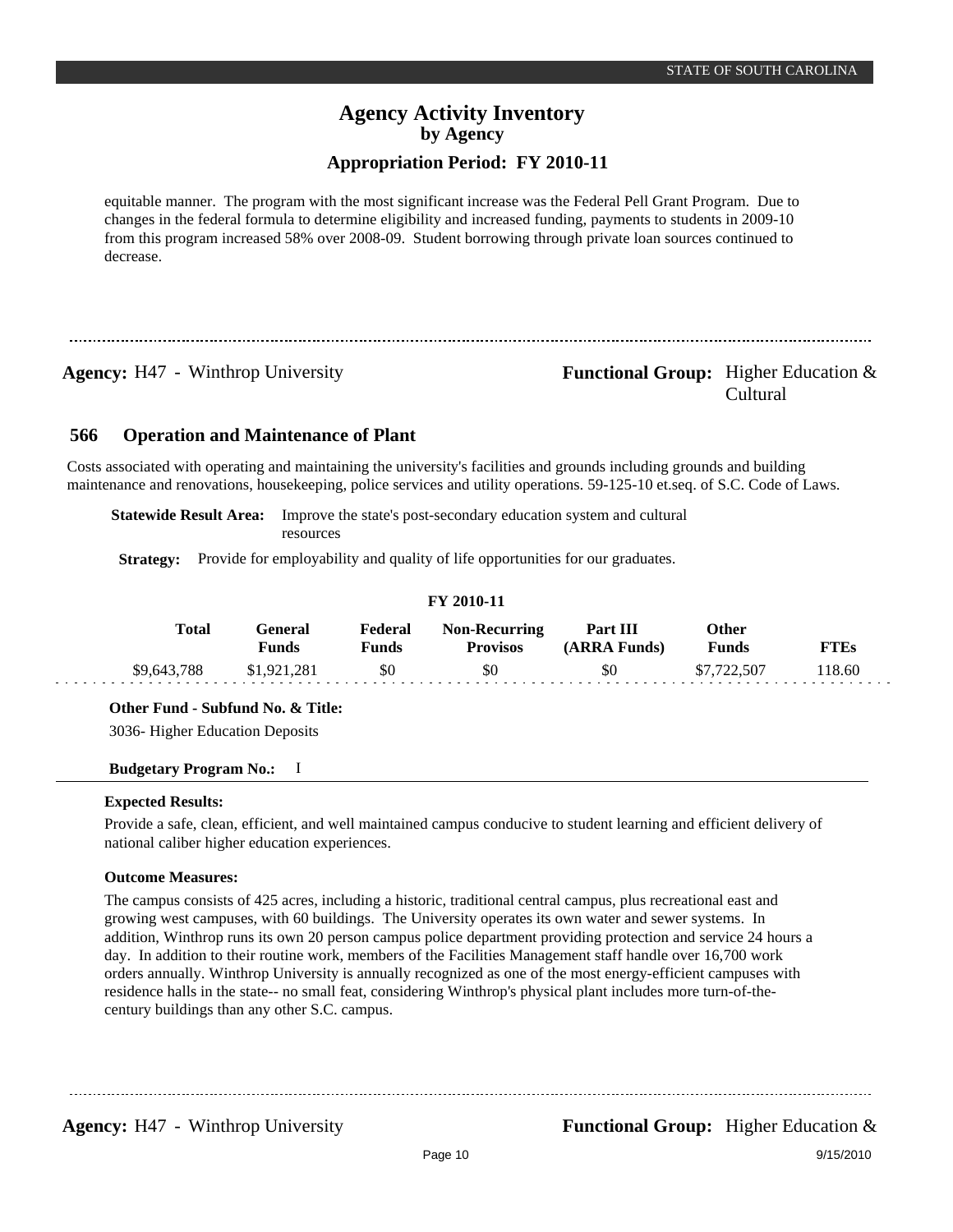Cultural

#### **Student Direct Lending Program 567**

Student Direct Lending program provides loan funds for undergraduate students. These funds are reported on the University books only as funds held in trust; however, these funds flow through the university Subfunds and require budget authorization. 59-125-10 et.seq. of S.C. Code of Laws.

**Statewide Result Area:** Improve the state's post-secondary education system and cultural resources

**Strategy:** Provide for greater access and affordability of our higher education system.

| <b>Total</b> | General<br>Funds | Federal<br>Funds | <b>Non-Recurring</b><br><b>Provisos</b> | <b>Part III</b><br>(ARRA Funds) | Other<br><b>Funds</b> | <b>FTEs</b> |  |
|--------------|------------------|------------------|-----------------------------------------|---------------------------------|-----------------------|-------------|--|
| \$31,500,000 | \$0              | \$31,500,000     | \$0                                     | \$0                             | \$0                   | 0.00        |  |

**FY 2010-11**

**Other Fund - Subfund No. & Title:**

### **Budgetary Program No.:** I

#### **Expected Results:**

Efficiently and effectively distribute federal loan funds to students to offset educational expenses.

## **Outcome Measures:**

Approximately 3500 students were awarded Federal Direct Loans to assist with financing educational expenses including tuition, books, housing, meals and transportation. Funds received by students through the Subsidized and Unsubsidized Federal Direct Loan Programs exceeded \$33.5M, an increase of 12% over the 2008-09 academic year. Federal Direct Loans now comprise 47% of all student financial aid funds received by Winthrop University students.

**Agency:** H47 - Winthrop University **- Agency: Functional Group:** Higher Education & Cultural

#### **Center for Education, Recruitment, Retention and Advancement (CERRA); Teaching Fellows Program 568**

Competitive state grant funds dedicated to the improvement of K-12 education within South Carolina. CERRA is hosted by and administratively supported by Winthrop, but its operations are overseen by an independent board. 59-125-10 et.seq. of S.C. Code of Laws.

**Statewide Result Area:** Improve the state's post-secondary education system and cultural resources

**Strategy:** Provide for employability and quality of life opportunities for our graduates.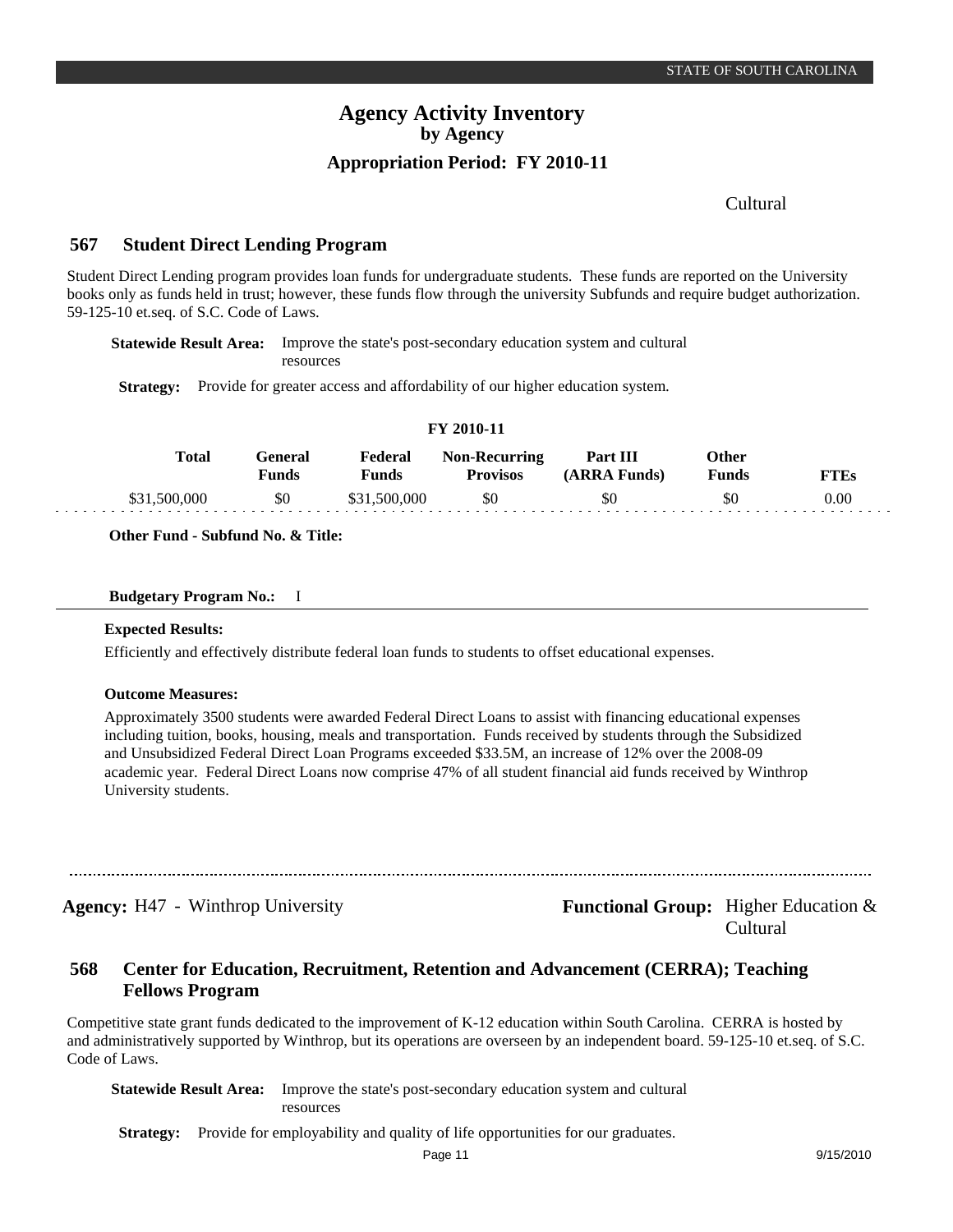## **FY 2010-11**

| Total       | General)<br>Funds | Federal<br><b>Funds</b> | <b>Non-Recurring</b><br><b>Provisos</b> | Part III<br>(ARRA Funds) | Other<br>Funds | <b>FTEs</b> |
|-------------|-------------------|-------------------------|-----------------------------------------|--------------------------|----------------|-------------|
| \$4,921,990 | \$0               | \$181.990               | \$0                                     | \$0                      | \$4,740,000    | 2.00        |

## **Other Fund - Subfund No. & Title:**

4973- Educational Improvement Act of 1984

## **Budgetary Program No.:** I

### **Expected Results:**

To improve the quality of K-12 education in South Carolina. To attract middle school, high school and college students to education careers. In addition, retain and advance careers of experienced teachers in SC schools. To partner with other organizations in promoting the education profession.

## **Outcome Measures:**

In 2009-2010, The Center for Educator Recruitment, Retention and Advancement awarded 62 funded and 42 unfunded Teaching Fellows slots; offered workshops serving 85 districts, processed more than 932 forgivable NB certification loans, hosted a statewide NBPTS support conference for more than 180 participants,; held five regional workshops for Teacher Forums with more than 150 participants; trained 1,100 mentors and 40 mentor trainers in 85 districts and special schools; served 193 middle school students in ProTeam and 2,660 Teacher Cadets at 170 high school sites; provided professional development for more than 200 public school educators in CERRA's pre-collegiate and leadership networks; produced the 10th edition of the Teacher Cadet curriculum which is used in 34 states and has Phi Delta Kappa endorsement; processed more than 35,000 employment applications; co-sponsored a virtual South Carolina Teacher Expo with SCASA; continued to support Future Educators Association chapters across the state and assisted FEA to earn Career and Technology Student Organization (CTSO) status; partnered with 24 institutions of higher education to offer the Teacher Cadet and Teaching Fellows Programs; collaborated with Winthrop University on the Teacher Quality Partnership grant; and further collaborated with the SC State Department of Education, EOC, CHE and Palmetto Priority Schools.

**Agency:** H47 - Winthrop University **- Functional Group:** Higher Education & Cultural

#### **Auxiliary Services- Housing 569**

Costs associated with housing services provided to the students residing in campus residence hall facilities. The Department of Residence Life is dedicated to the total growth and development of each resident student and is an essential part of Winthrop University's total education experience. The Academic Success Communities of Residence Life provide educational living and learning opportunities for students to develop the attitudes and behaviors of responsible adults in a pluralistic residential community. 59-125-10 et.seq. of S.C. Code of Laws.

**Statewide Result Area:** Improve the state's post-secondary education system and cultural resources

**Strategy:** Provide for employability and quality of life opportunities for our graduates.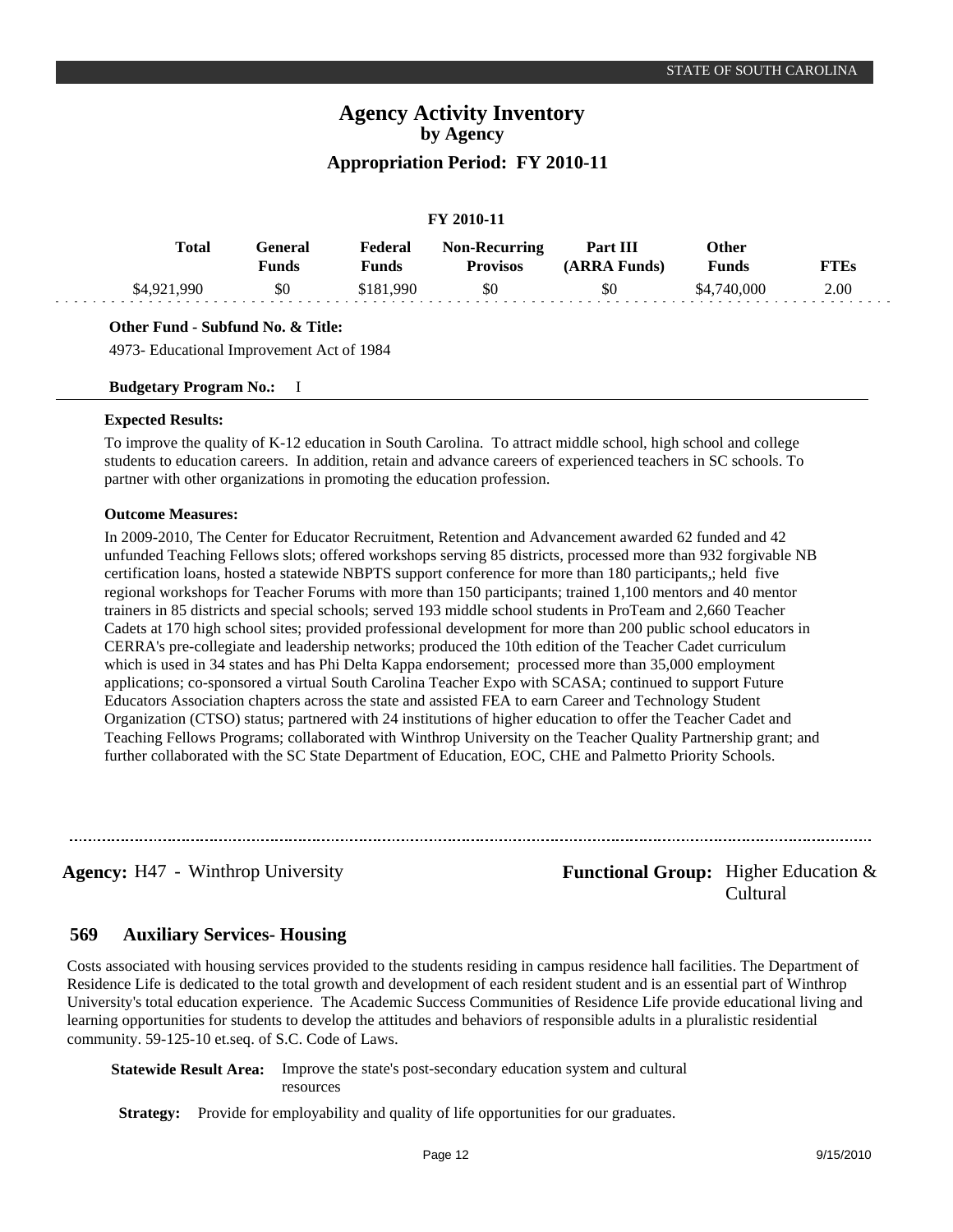## **Appropriation Period: FY 2010-11**

## **FY 2010-11**

| Total       | General<br><b>Funds</b> | Federal<br><b>Funds</b> | <b>Non-Recurring</b><br><b>Provisos</b> | Part III<br>(ARRA Funds) | Other<br><b>Funds</b> | <b>FTEs</b> |
|-------------|-------------------------|-------------------------|-----------------------------------------|--------------------------|-----------------------|-------------|
| \$7,300,000 | \$0                     | \$0                     | \$0                                     | \$0                      | \$7,300,000           | 50.11       |

## **Other Fund - Subfund No. & Title:**

3116- Auxiliary Enterprises

## **Budgetary Program No.:** II

## **Expected Results:**

The Residence Life program provides educational living and learning opportunities for students. These opportunities result in regular interaction with faculty, in and out of the classroom, improved grades, and increased retention and graduation rates.

## **Outcome Measures:**

In the Fall semester 2008, 2,302 students resided on campus. The collective GPA for all resident students for spring 2009 was 2.8396 . This number is up from fall 2008 GPA, 2.8198. First-year students living on campus who were enrolled for fall 2007 and returning fall 2008 were retained at 72% compared to 68% for their offcampus counterparts; a difference of 4%. Second-year students living on campus who were enrolled for fall 2006 and returning fall 2007 were retained at 83% compared to 70% for their off-campus counterparts; a difference of 13%.

## **Agency:** H47 - Winthrop University **- Agency: Functional Group:** Higher Education & Cultural

#### **Auxiliary Services- Health Center 570**

Costs associated with health and counseling services provided to enrolled students. The Department of Health and Counseling Services helps students meet physical and mental health challenges, providing opportunities to learn lifestyle skills that will improve students' abilities to understand and care for themselves physically and emotionally. In Counseling Services, psychological counseling, services for students with disabilities, general health and wellness education, and learning assistance training is provided. 59-125-10 et.seq. of S.C. Code of Laws.

**Statewide Result Area:** Improve the state's post-secondary education system and cultural resources

**Strategy:** Provide for employability and quality of life opportunities for our graduates.

| <b>FI 2010-11</b> |                  |                  |                                         |                          |                       |             |  |
|-------------------|------------------|------------------|-----------------------------------------|--------------------------|-----------------------|-------------|--|
| Total             | General<br>Funds | Federal<br>Funds | <b>Non-Recurring</b><br><b>Provisos</b> | Part III<br>(ARRA Funds) | <b>Other</b><br>Funds | <b>FTEs</b> |  |
| \$1,170,000       | \$0              | \$0              | \$0                                     | \$0                      | \$1,170,000           | 12.00       |  |

**FY 2010-11**

**Other Fund - Subfund No. & Title:**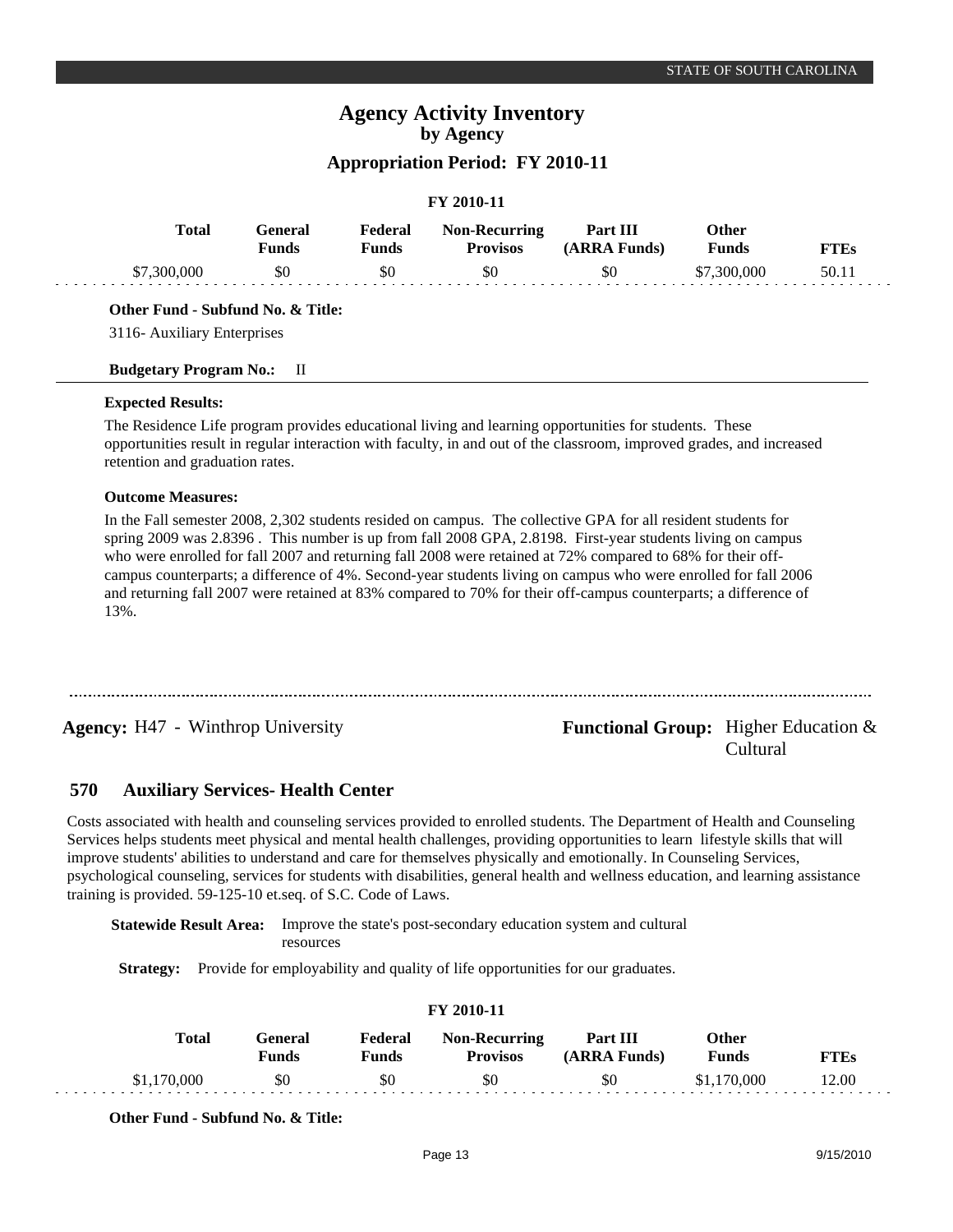3116- Auxiliary Enterprises

## **Budgetary Program No.:** II

## **Expected Results:**

A key factor for the achievement of academic success and/or other goals is that of one's overall health status. Students have many unique health needs that are best met by on-campus facilities that are accessible and affordable.

## **Outcome Measures:**

H1N1 educational sessions were developed and offered to all areas of campus. Prevention efforts continued with seasonal and H1N1 vaccination clinics. Health Service nursing staff administered 1089 H1N1 vaccines, 404 seasonal flu vaccines and documented 264 Influenza-like illness cases from August 23, 2009 to May 15, 2010. Nursing staff made a total of 914 triage and follow-up phone calls over and above those students seen in the clinic. Health Services had an 8% increase in the number of students seen and a 15% increase in the number of new students using health services for the first time in 2009-10 vs. 2008-09. The demand for counseling services has increased significantly in this academic year. Counselors saw 42% more clients for 52% more appointments in 2009-2010 vs. 2008-2009. As a result of the increased demand, many students waited up to three weeks for a regular, non-emergency appointment. Wellness Services sponsored a total of 57 programs this year. Of those 56 programs, 20 (35.7%) had an attendance of more than 50 students, 15 (26.8%) had an attendance greater than 100 students, and 7 (12.5%) recorded an attendance of over 300 students. The combined attendance for all 57 programs was 5,118 students. Events: the Wellness Fair, Sexual Responsibility Week, Alcohol Awareness Week, World AIDS Day, Winthrop Wellness Pursuit (a self-care month), Safe Spring Break, and Sexual Violence Awareness Week.

## **Agency:** H47 - Winthrop University **- Agency: Functional Group:** Higher Education & Cultural

#### **Auxiliary Services- Cafeteria 571**

Costs associated with food services provided to enrolled students residing in campus residence hall facilities as well as those students commuting to campus. 59-125-10 et.seq. of S.C. Code of Laws.

**Statewide Result Area:** Improve the state's post-secondary education system and cultural resources

**Strategy:** Provide for employability and quality of life opportunities for our graduates.

|                                   | FY 2010-11                     |                         |                                         |                          |                              |             |  |  |
|-----------------------------------|--------------------------------|-------------------------|-----------------------------------------|--------------------------|------------------------------|-------------|--|--|
| <b>Total</b>                      | <b>General</b><br><b>Funds</b> | Federal<br><b>Funds</b> | <b>Non-Recurring</b><br><b>Provisos</b> | Part III<br>(ARRA Funds) | <b>Other</b><br><b>Funds</b> | <b>FTEs</b> |  |  |
| \$4,030,000                       | \$0                            | \$0                     | \$0                                     | \$0                      | \$4,030,000                  | 0.00        |  |  |
| Other Fund - Subfund No. & Title: |                                |                         |                                         |                          |                              |             |  |  |
| 3116- Auxiliary Enterprises       |                                |                         |                                         |                          |                              |             |  |  |
| <b>Budgetary Program No.:</b>     | Ш.                             |                         |                                         |                          |                              |             |  |  |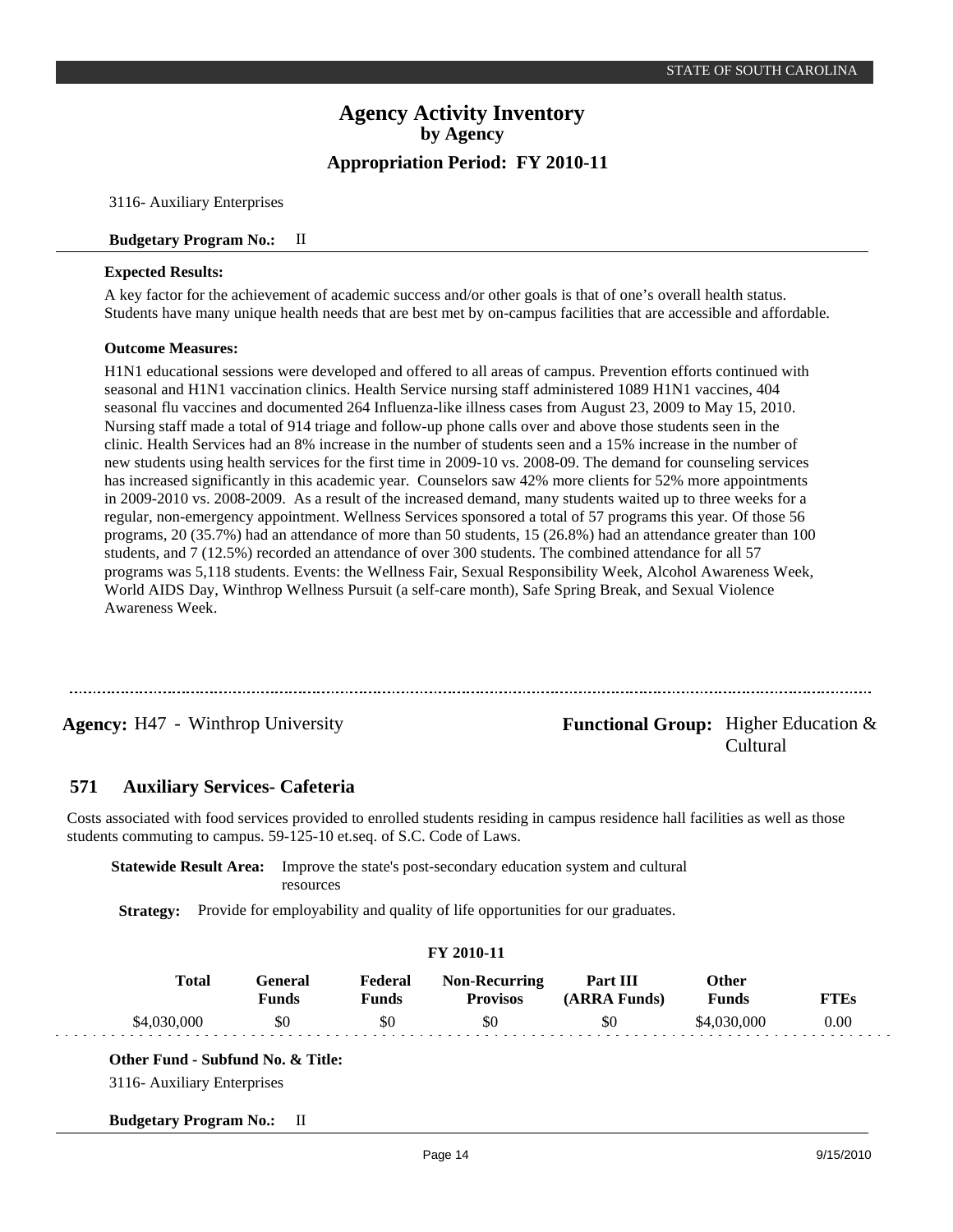## **Expected Results:**

Dining services' goal is to provide quality food in a clean, orderly environment with friendly and professional service and a "customer service always first" attitude.

## **Outcome Measures:**

Winthrop's Food Service is outsourced through competitive bidding so that university personnel can focus on delivery of core academic, student development and public service activities. In FY2010 , revenues totaled 4.2M while expenditures totaled 3.7M (preliminary). The excess revenues over expenditures is used to maintain existing facilities and/or build new dining facilities as necessary to meet growth in student enrollment.

**Agency:** H47 - Winthrop University **- Agency: Functional Group:** Higher Education & Cultural

#### **Auxiliary Services- Bookstore and Vending 572**

Costs associated with campus vending services and bookstore operations. 59-125-10 et.seq. of S.C. Code of Laws.

**Statewide Result Area:** Improve the state's post-secondary education system and cultural resources

**Strategy:** Provide for employability and quality of life opportunities for our graduates.

## **FY 2010-11**

| Total     | General<br>Funds | Federal<br>Funds | <b>Non-Recurring</b><br><b>Provisos</b> | Part III<br>(ARRA Funds) | Other<br>Funds | FTEs |
|-----------|------------------|------------------|-----------------------------------------|--------------------------|----------------|------|
| \$600.000 | \$0              | \$0              | \$0                                     | \$0                      | \$600.000      | 0.00 |

## **Other Fund - Subfund No. & Title:**

3116- Auxiliary Enterprises

## **Budgetary Program No.:** II

## **Expected Results:**

To provide books and vending operations to students at an affordable price and at a convenient location.

## **Outcome Measures:**

Again, as with food services, Winthrop's bookstore and vending operations are outsourced through a competitive bid process. In FY2010, revenues totaled \$572,000 and expenditures and deductions totaled \$524,000 (preliminary numbers).